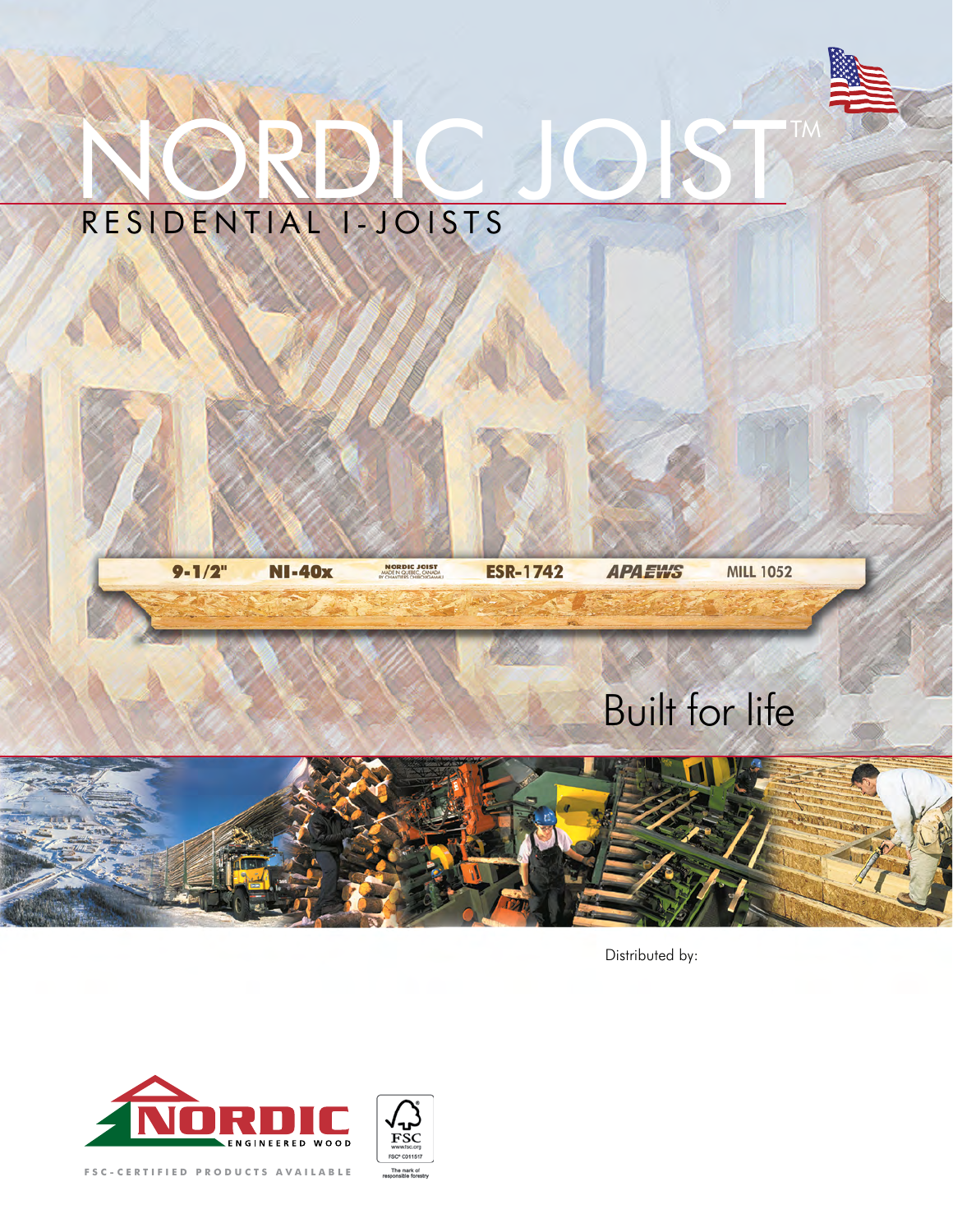# NORDIC JOIST™

33 pi 33 pieces 33 pieces per unit 23 pieces per unit 23 pieces 23 pieces 9-1/2" 11-7/8" 14" 16"  $1 - \frac{3 - 1}{2}$ OSB 3/8" 3-1/2"  $\frac{1}{2}$ 9-1/2" 11-7/8" 9-1/2" 11-7/8" 14" 9-1/2" 11-7/8" 14" 16"  $2 - \frac{1}{2}$  $1 - \frac{2^{3}/2}{n}$  $1 - \frac{1}{2}$  $OSB<sup>3</sup>/8"$  $OSB<sup>3</sup>/8"$  $\frac{1}{2^{2}}$   $\frac{1}{2^{2}}$  OSB  $^{3}/8$ "  $1\cdot\overline{1/2}$ NI-20 S-P-F No. 2 1950f MSR 2100f MSR 1950f MSR 2100f MSR NI-40x NI-60 NI-70 NI-80 9-1/2" 11-7/8" 14" 16" OSB 3/8" 23 pieces per unit 11-7/8" 14" 16" 3-1/2" 2"  $OSB \gamma_{16} \rightarrow \leftarrow \leftarrow$  OSB $\gamma_{16}$ "  $NPG$  Lumber NI-90x 23 pieces per unit 9-1/2" 11-7/8" 14" 16" 3-1/2"  $1 - \frac{1}{2}$ 2400f MSR NI-90

Chantiers Chibougamau Ltd. harvests its own trees, which enables Nordic products to adhere to strict quality control procedures throughout the manufacturing process. Every phase of the operation, from forest to the finished product, reflects our commitment to quality.

Nordic Engineered Wood I-joists use only finger-jointed black spruce lumber in their flanges, ensuring consistent quality, superior strength, and longer span carrying capacity.

For further technical information, please refer to the *Nordic Joist Construction Guide* or contact your local distributor. Consult the *Installation Guide for Residential Floors* for proper procedures.

## **ALLOWABLE FLOOR SPANS**

LIVE LOAD = 40 psf, DEAD LOAD = 10 psf

|                              | <b>JOIST</b><br><b>SERIES</b> |             | <b>SIMPLE SPANS</b>      |            |             | <b>MULTIPLE SPANS</b>    |             |            |             |  |  |
|------------------------------|-------------------------------|-------------|--------------------------|------------|-------------|--------------------------|-------------|------------|-------------|--|--|
| <b>JOIST</b><br><b>DEPTH</b> |                               |             | <b>ON CENTER SPACING</b> |            |             | <b>ON CENTER SPACING</b> |             |            |             |  |  |
|                              |                               | 12"         | 16"                      | 19.2       | 24"         | 12"                      | 16"         | 19.2"      | 24"         |  |  |
|                              | $NI-20$                       | $16 - 7"$   | $15 - 3"$                | $14 - 5"$  | $13 - 6"$   | $18 - 1$ "               | $16 - 7"$   | $15 - 8"$  | $14 - 2$ "  |  |  |
|                              | $NI-40x$                      | $18 - 8"$   | $17 - 0$ "               | $16 - 1"$  | $15 - 0$ "  | $20 - 4"$                | $18 - 5"$   | $16 - 10"$ | $15 - 0$ "  |  |  |
| $9 - 1/2$ "                  | $NI-60$                       | $18 - 11"$  | $17 - 4"$                | $16 - 4"$  | $15 - 3"$   | $20 - 8"$                | $18 - 10$ " | $17 - 9"$  | $16 - 7"$   |  |  |
|                              | $NI-70$                       | $20 - 6"$   | $18 - 9"$                | $17 - 8"$  | $16 - 5"$   | $22 - 4"$                | $20 - 4"$   | $19 - 2$ " | $17 - 10"$  |  |  |
|                              | <b>NI-80</b>                  | $20 - 11"$  | $19 - 1$ "               | $18 - 0$ " | $16 - 9"$   | $22 - 9"$                | $20 - 9"$   | $19 - 6"$  | $18 - 2$ "  |  |  |
| $11 - 7/8$ "                 | $NI-20$                       | $19' - 11"$ | $18 - 3"$                | $17 - 3"$  | $16 - 1"$   | $21 - 8"$                | $19 - 10$ " | $17 - 9"$  | $16 - 2"$   |  |  |
|                              | $NI-40x$                      | $22 - 2$ "  | $20^{\circ} - 3^{\circ}$ | $19 - 2$ " | $17 - 2$ "  | $24 - 2"$                | $21 - 0$ "  | $19 - 2$ " | $17 - 1"$   |  |  |
|                              | NI-60                         | $22 - 8"$   | $20 - 8"$                | $19 - 6"$  | $18 - 2$    | $24 - 8"$                | $22 - 6"$   | $21 - 2"$  | $19 - 8$ "  |  |  |
|                              | <b>NI-70</b>                  | $24 - 5"$   | $22 - 3"$                | $21 - 0$ " | $19 - 7"$   | $26 - 8"$                | $24 - 3"$   | $22 - 10"$ | $21 - 3"$   |  |  |
|                              | NI-80                         | $24 - 11"$  | $22 - 8"$                | $21 - 4"$  | $19' - 11"$ | $27 - 1"$                | $24 - 8"$   | $23 - 3"$  | $21 - 7"$   |  |  |
|                              | NI-90                         | $25 - 7"$   | $23 - 3"$                | $21 - 11"$ | $20 - 5"$   | $27 - 10"$               | $25 - 4"$   | $23 - 10"$ | $22 - 2"$   |  |  |
|                              | NI-90x                        | $25 - 9"$   | $23 - 6"$                | $22 - 1"$  | $20 - 7"$   | $28 - 1$ "               | $25 - 6"$   | $24 - 1"$  | $22 - 4"$   |  |  |
|                              | $NI-40x$                      | $25 - 2"$   | $22 - 11"$               | $21 - 2"$  | $18 - 11"$  | $26 - 8"$                | $23 - 1"$   | $21 - 1$ " | $18 - 10"$  |  |  |
|                              | NI-60                         | $25 - 9"$   | $23 - 6"$                | $22 - 2$ " | $20 - 8"$   | $28 - 0$ "               | $25 - 7"$   | $24 - 1$ " | $21 - 7"$   |  |  |
| 14"                          | <b>NI-70</b>                  | $27 - 8"$   | $25 - 3"$                | $23 - 9"$  | $22 - 2$ "  | $30 - 2"$                | $27 - 6"$   | $25 - 10"$ | $24 - 1"$   |  |  |
|                              | NI-80                         | $28 - 3"$   | $25 - 9"$                | $24 - 3"$  | $22 - 7"$   | $30 - 10"$               | $28 - 0$ "  | $26 - 5"$  | $24 - 6"$   |  |  |
|                              | <b>NI-90</b>                  | $29 - 0$ "  | $26 - 5"$                | $24 - 10"$ | $23 - 1$ "  | $31 - 7"$                | $28 - 9"$   | $27 - 1$ " | $25 - 2"$   |  |  |
|                              | NI-90x                        | $29 - 4"$   | $26 - 9"$                | $25 - 2"$  | $23 - 5"$   | $32 - 0$ "               | $29 - 1$ "  | $27 - 5"$  | $25 - 5"$   |  |  |
|                              | NI-60                         | $28 - 6"$   | $26 - 0$ "               | $24 - 7"$  | $22 - 10$ " | $31 - 1$ "               | $28 - 4"$   | $26 - 0$ " | $23 - 3"$   |  |  |
|                              | <b>NI-70</b>                  | $30 - 8"$   | $27 - 11"$               | $26 - 4"$  | $24 - 6"$   | $33 - 5"$                | $30 - 5"$   | $27 - 3"$  | $26 - 7"$   |  |  |
| 16"                          | <b>NI-80</b>                  | $31 - 4"$   | $28 - 6"$                | $26 - 10"$ | $25 - 0$ "  | $34 - 2"$                | $31 - 1$ "  | $29 - 3"$  | $27 - 2$    |  |  |
|                              | NI-90                         | $32 - 1$ "  | $29 - 2$ "               | $27 - 6"$  | $25 - 7"$   | $35 - 0$ "               | $31 - 10"$  | $29 - 11"$ | $27 - 10$ " |  |  |
|                              | NI-90x                        | $32 - 7"$   | $29 - 8"$                | $27 - 11"$ | $26 - 0$ "  | $35 - 6"$                | $32 - 3"$   | $30 - 5"$  | $28 - 3"$   |  |  |

#### NOTES:

2

1. Allowable clear span applicable to residential floor construction with a design live load of 40 psf and dead load of 10 psf. The live load deflection is limited to L/480, and the total load deflection to L/240. For multiple-span applications, the end spans shall be 40% or more of the adjacent span.

2. Spans are based on a composite floor with glued-nailed sheathing meeting the requirements for APA Rated Sheathing or APA Rated STURD-I-FLOOR conforming to PRP-108, PS 1, or PS 2 with a minimum thickness of 19/32 inch (40/20 or 20 oc) for a joist spacing of 19.2 inches or less, or 23/32 inch (48/24 or 24 oc) for a joist spacing of 24 inches. Adhesive shall meet APA Specification AFG-01 or ASTM D3498.

3. Minimum bearing length shall be 1-3/4 inches for the end bearings, and 3-1/2 inches for the intermediate bearings.

4. Bearing stiffeners are not required when I-joists are used with the spans and spacing given in this table, except as required for hangers.

5. This span chart is based on uniform loads. For applications with other than uniformly distributed loads, an engineering analysis may be required based on the use of the design properties.

# **NORDIC JOIST™**

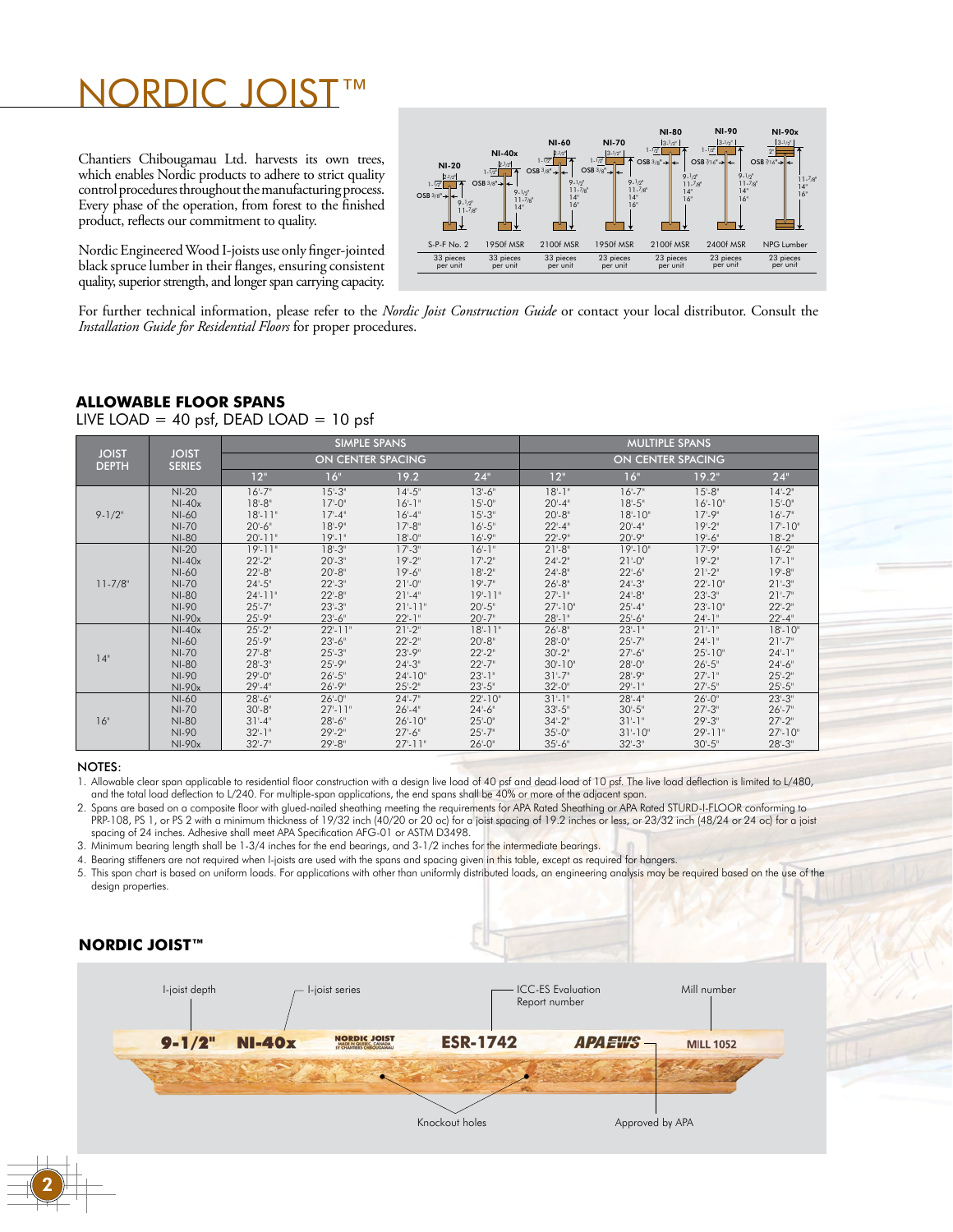

### **ALLOWABLE ROOF SPANS**

SNOW LOAD = 30 psf, DEAD LOAD = 15 psf

|                              |                               |                          | SLOPE OF 1/4:12 TO 4:12  |             |             | SLOPE OF $>4:12$ TO 8:12 |            | SLOPE OF >8:12 TO 12:12<br>ON CENTER SPACING |             |             |
|------------------------------|-------------------------------|--------------------------|--------------------------|-------------|-------------|--------------------------|------------|----------------------------------------------|-------------|-------------|
| <b>JOIST</b><br><b>DEPTH</b> | <b>JOIST</b><br><b>SERIES</b> |                          | <b>ON CENTER SPACING</b> |             |             | ON CENTER SPACING        |            |                                              |             |             |
|                              |                               | 12"                      | 16"                      | 24"         | 12"         | 16"                      | 24"        | 12"                                          | 16"         | $24$ "      |
| $9 - 1/2$ "                  | $NI-20$                       | $20^{\circ} - 3^{\circ}$ | $18 - 4"$                | $15' - 11"$ | $19 - 1$ "  | $17 - 3"$                | $15 - 0$ " | $17 - 8$ "                                   | $16 - 0$ "  | $13 - 11"$  |
|                              | $NI-40x$                      | $23 - 2"$                | $20 - 8"$                | $16 - 10$ " | $21 - 10"$  | $19' - 10''$             | $16 - 5"$  | $20 - 4"$                                    | $18 - 5"$   | $15 - 11"$  |
|                              | $NI-60$                       | $23 - 8"$                | $21 - 5"$                | $18 - 7"$   | $22 - 4"$   | $20 - 2"$                | $17 - 6"$  | $20 - 8"$                                    | $18 - 9"$   | $16 - 3"$   |
|                              | $NI-70$                       | $25 - 11"$               | $23 - 5"$                | $20 - 4"$   | $24 - 5"$   | $22 - 1$ "               | $19 - 2$ " | $22 - 8"$                                    | $20 - 6"$   | $17 - 10$ " |
|                              | <b>NI-80</b>                  | $26 - 5"$                | $23 - 11"$               | $20 - 9"$   | $25 - 0$ "  | $22 - 7"$                | $19 - 7"$  | $23 - 2"$                                    | $21 - 0$ "  | $18 - 3"$   |
| $11 - 7/8$ "                 | $NI-20$                       | $24 - 5"$                | $22 - 2$                 | $18 - 1$ "  | $23 - 0$ "  | $20 - 10$                | $17 - 8"$  | $21 - 5"$                                    | $19 - 4$ "  | $16 - 10"$  |
|                              | $NI-40x$                      | $27 - 3"$                | $23 - 7"$                | $19 - 2$ "  | $26 - 2"$   | $23 - 0$ "               | $18 - 9"$  | $24 - 4"$                                    | $22 - 0$ "  | $18 - 2"$   |
|                              | NI-60                         | $28 - 4"$                | $25 - 8"$                | $22 - 0$ "  | $26 - 9"$   | $24 - 3"$                | $21 - 1"$  | $24 - 10"$                                   | $22 - 6$ "  | $19 - 7"$   |
|                              | <b>NI-70</b>                  | $30 - 11"$               | $28 - 0$ "               | $24 - 4"$   | $29 - 2$ "  | $26 - 5"$                | $23 - 0$ " | $27 - 1$ "                                   | $24 - 7"$   | $21 - 4"$   |
|                              | <b>NI-80</b>                  | $31 - 7"$                | $28 - 7"$                | $24 - 10$ " | $29 - 9"$   | $27 - 0$ "               | $23 - 5"$  | $27 - 8"$                                    | $25 - 1$ "  | $21 - 9"$   |
|                              | <b>NI-90</b>                  | $32 - 7"$                | $29 - 6$ "               | $25 - 7"$   | $30 - 9"$   | $27 - 10$ "              | $24 - 2"$  | $28 - 6"$                                    | $25 - 10"$  | $22 - 5"$   |
|                              | NI-90x                        | $32 - 10$ "              | $29 - 8"$                | $25 - 9"$   | 31'.0''     | $28 - 0$ "               | $24 - 4"$  | $28 - 9"$                                    | $26 - 0$ "  | $22 - 8"$   |
| 14"                          | $NI-40x$                      | $29 - 11"$               | $25 - 10"$               | $21 - 1$ "  | $29 - 2$    | $25 - 3"$                | $20 - 7"$  | $27 - 7"$                                    | $24 - 5"$   | $19 - 11"$  |
|                              | $NI-60$                       | $32 - 4"$                | $29 - 3"$                | $24 - 2"$   | $30 - 6"$   | $27 - 7"$                | $23 - 7"$  | $28 - 4"$                                    | $25 - 8$ "  | $22 - 4"$   |
|                              | NI-70                         | $35 - 1$ "               | $31 - 9"$                | $27 - 7"$   | $33 - 2$ "  | $30 - 0$ "               | $26 - 1"$  | $30 - 9"$                                    | $27 - 10"$  | $24 - 3"$   |
|                              | <b>NI-80</b>                  | $35 - 11"$               | $32 - 6"$                | $28 - 3"$   | $33 - 11"$  | $30 - 8"$                | $26 - 8"$  | $31 - 5"$                                    | $28 - 6"$   | $24 - 9"$   |
|                              | NI-90                         | $37 - 0$ "               | $33 - 6"$                | $29 - 1$ "  | $34 - 11"$  | $31 - 7"$                | $27 - 6"$  | $32 - 5"$                                    | $29 - 4"$   | $25 - 6"$   |
|                              | $NI-90x$                      | $37 - 5"$                | $33' - 11"$              | $29 - 5"$   | $35 - 4"$   | $32 - 0$ "               | $27 - 10"$ | $32 - 10$ "                                  | $29 - 9"$   | $25 - 10"$  |
| 16"                          | $NI-60$                       | $35 - 11"$               | $32 - 0$ "               | $26 - 1$ "  | $33' - 11"$ | $30 - 8"$                | $25 - 5"$  | $31 - 5"$                                    | $28 - 6"$   | $24 - 8"$   |
|                              | $NI-70$                       | $38 - 11"$               | $35 - 3"$                | $30 - 3"$   | $36 - 8"$   | $33 - 3"$                | $28 - 11"$ | $34 - 1$ "                                   | $30 - 10$ " | $26 - 10"$  |
|                              | <b>NI-80</b>                  | $39 - 10"$               | $36 - 1$ "               | $31 - 0$ "  | $37 - 7"$   | $34 - 1$ "               | $29 - 7"$  | $34 - 11"$                                   | $31 - 8"$   | $27 - 6"$   |
|                              | <b>NI-90</b>                  | $41 - 0$ "               | $37 - 1$ "               | $32 - 2$ "  | $38 - 8"$   | $35 - 0$ "               | $30 - 5"$  | $35 - 11"$                                   | $32 - 6$ "  | $28 - 3"$   |
|                              | $NI-90x$                      | $41 - 7"$                | $37 - 8"$                | $32 - 9"$   | $39 - 3"$   | $35 - 7"$                | $30 - 11"$ | $36 - 6"$                                    | $33 - 0$ "  | $28 - 9"$   |

# **ALLOWABLE ROOF SPANS**

## SNOW LOAD = 40 psf, DEAD LOAD = 15 psf

|                              |                               |             | SLOPE OF 1/4:12 TO 4:12  |              |             | SLOPE OF $>4:12$ TO 8:12 |            | SLOPE OF $>8:12$ TO $12:12$ |            |             |  |
|------------------------------|-------------------------------|-------------|--------------------------|--------------|-------------|--------------------------|------------|-----------------------------|------------|-------------|--|
| <b>JOIST</b><br><b>DEPTH</b> | <b>JOIST</b><br><b>SERIES</b> |             | <b>ON CENTER SPACING</b> |              |             | <b>ON CENTER SPACING</b> |            | <b>ON CENTER SPACING</b>    |            |             |  |
|                              |                               | 12"         | 16"                      | 24"          | 12"         | 16"                      | 24"        | 12"                         | 16"        | 24"         |  |
| $9 - 1/2$ "                  | $NI-20$                       | $18 - 11"$  | $17 - 1"$                | $14 - 4"$    | $17' - 11"$ | $16 - 2$                 | $14 - 1"$  | $16 - 8"$                   | $15 - 1$ " | $13 - 1"$   |  |
|                              | $NI-40x$                      | $21 - 7"$   | $18 - 8"$                | $15 - 3"$    | $20 - 6"$   | $18 - 4"$                | $14 - 11"$ | $19 - 1$ "                  | $17 - 3"$  | $14 - 6"$   |  |
|                              | $NI-60$                       | $22 - 1"$   | $20 - 0$ "               | $17 - 4"$    | $20' - 11"$ | $18 - 11"$               | $16 - 5"$  | $19 - 6"$                   | $17 - 7"$  | $15 - 4"$   |  |
|                              | <b>NI-70</b>                  | $24 - 2"$   | $21 - 10$ "              | $19 - 0$ "   | $22 - 11"$  | $20 - 9"$                | $18 - 0$ " | $21 - 4"$                   | $19 - 4$ " | $16 - 9"$   |  |
|                              | <b>NI-80</b>                  | $24 - 8"$   | $22 - 4"$                | $19 - 4"$    | $23 - 5"$   | $21 - 2"$                | $18 - 4"$  | $21 - 9"$                   | $19 - 9"$  | $17 - 1"$   |  |
| $11 - 7/8"$                  | $NI-20$                       | $22 - 10"$  | $20 - 1$ "               | $16 - 5"$    | $21 - 7$    | $19 - 7$                 | $16 - 1"$  | $20 - 1$ "                  | $18 - 3$   | $15 - 8"$   |  |
|                              | $NI-40x$                      | $24 - 8"$   | $21 - 4"$                | $17 - 4"$    | $24 - 2"$   | $20 - 11"$               | $17 - 0$ " | $22 - 10$ "                 | $20 - 4"$  | $16 - 7"$   |  |
|                              | NI-60                         | $26 - 6"$   | $24 - 0$ "               | $19 - 11"$   | $25 - 1$ "  | $22 - 8"$                | $19 - 6"$  | $23 - 4"$                   | $21 - 2"$  | $18 - 4"$   |  |
|                              | <b>NI-70</b>                  | $28 - 11"$  | $26 - 2"$                | $22 - 8"$    | $27 - 4"$   | $24 - 9"$                | $21 - 6"$  | $25 - 6"$                   | $23 - 1$ " | $20 - 1$ "  |  |
|                              | <b>NI-80</b>                  | $29 - 6"$   | $26 - 8"$                | $23 - 2"$    | $27 - 11"$  | $25 - 3"$                | $21 - 11"$ | $26 - 0$ "                  | $23 - 7"$  | $20 - 5"$   |  |
|                              | <b>NI-90</b>                  | $30 - 5"$   | $27 - 6"$                | $23 - 10"$   | $28 - 9"$   | $26 - 1"$                | $22 - 7"$  | $26 - 10$ "                 | $24 - 4"$  | $21 - 1$ "  |  |
|                              | NI-90x                        | $30 - 8$ "  | $27 - 9"$                | $24 - 0$ "   | $29 - 0$ "  | $26 - 3"$                | $22 - 9"$  | $27 - 0$ "                  | $24 - 6"$  | $21 - 3"$   |  |
| 14"                          | $NI-40x$                      | $27 - 1"$   | $23 - 5"$                | $19 - 1$ "   | $26 - 7"$   | $23 - 0$ "               | $18 - 8"$  | $25 - 10$ "                 | $22 - 4"$  | $18 - 2$    |  |
|                              | NI-60                         | $30 - 2$ "  | $26 - 10$ "              | $21' - 11''$ | $28 - 7"$   | $25 - 11"$               | $21 - 6"$  | $26 - 8"$                   | $24 - 1$ " | $20' - 11"$ |  |
|                              | $NI-70$                       | $32 - 10$ " | $29 - 8$ "               | $25 - 5"$    | $31 - 0$ "  | $28 - 1$ "               | $24 - 5"$  | $28 - 11"$                  | $26 - 2$ " | $22 - 9"$   |  |
|                              | <b>NI-80</b>                  | $33 - 7"$   | $30 - 4"$                | $26 - 1$ "   | $31 - 9"$   | $28 - 9"$                | $24 - 11"$ | $29 - 7"$                   | $26 - 10"$ | $23 - 3"$   |  |
|                              | $NI-90$                       | $34 - 7"$   | $31 - 3"$                | $27 - 1$ "   | $32 - 8$ "  | $29 - 7"$                | $25 - 8"$  | $30 - 6"$                   | $27 - 7"$  | $24 - 0$ "  |  |
|                              | NI-90x                        | $35 - 0$ "  | $31 - 8"$                | $27 - 5"$    | $33 - 1$ "  | $30 - 0$ "               | $26 - 0$ " | $30 - 10$ "                 | $27 - 11"$ | $24 - 3"$   |  |
| 16"                          | $NI-60$                       | $33 - 6"$   | $28 - 11"$               | $23 - 7"$    | $31 - 9$    | $28 - 5$                 | $23 - 2"$  | $29 - 7"$                   | $26 - 10"$ | $22 - 6"$   |  |
|                              | $NI-70$                       | $36 - 4"$   | $32 - 11"$               | $26' - 11"$  | $34 - 5"$   | $31 - 2"$                | $26 - 10"$ | $32 - 1$ "                  | $29 - 0$ " | $25 - 3"$   |  |
|                              | <b>NI-80</b>                  | $37 - 3"$   | $33 - 8"$                | $28 - 1"$    | $35 - 3"$   | $31 - 11"$               | $27 - 7"$  | $32 - 10"$                  | $29 - 9"$  | $25 - 10"$  |  |
|                              | <b>NI-90</b>                  | $38 - 3"$   | $34 - 8"$                | $30 - 1$ "   | $36 - 3"$   | $32 - 10$ "              | $28 - 6$   | $33 - 9"$                   | $30 - 7"$  | $26 - 7"$   |  |
|                              | NI-90x                        | $38 - 11"$  | $35 - 2$ "               | $30 - 6"$    | $36 - 10"$  | $33 - 4"$                | $28 - 11"$ | $34 - 4"$                   | $31 - 1$ " | $27 - 0$ "  |  |

#### NOTES:

1. Allowable clear span applicable to simple-span roof construction with a design roof snow load as shown and dead load of 15 psf. The allowable span is based on the horizontal distance between inside face of supports. The snow load deflection is limited to L/240 and the total load deflection to L/180. Spans are based on a duration of load (DOL) factor of 1.15.

2. Spans include a cantilever of up to 2 feet on one end of the I-joist.

3. Minimum bearing length shall be 1-3/4 inches for the end bearings, and 3-1/2 inches on end bearing adjacent to cantilever.

4. Bearing stiffeners are not required when I-joists are used with the spans and spacing given in these tables, except as required for hangers.

5. These span charts are based on uniform loads. For applications with other than uniformly distributed loads, an engineering analysis may be required based on the use of the design properties.

3